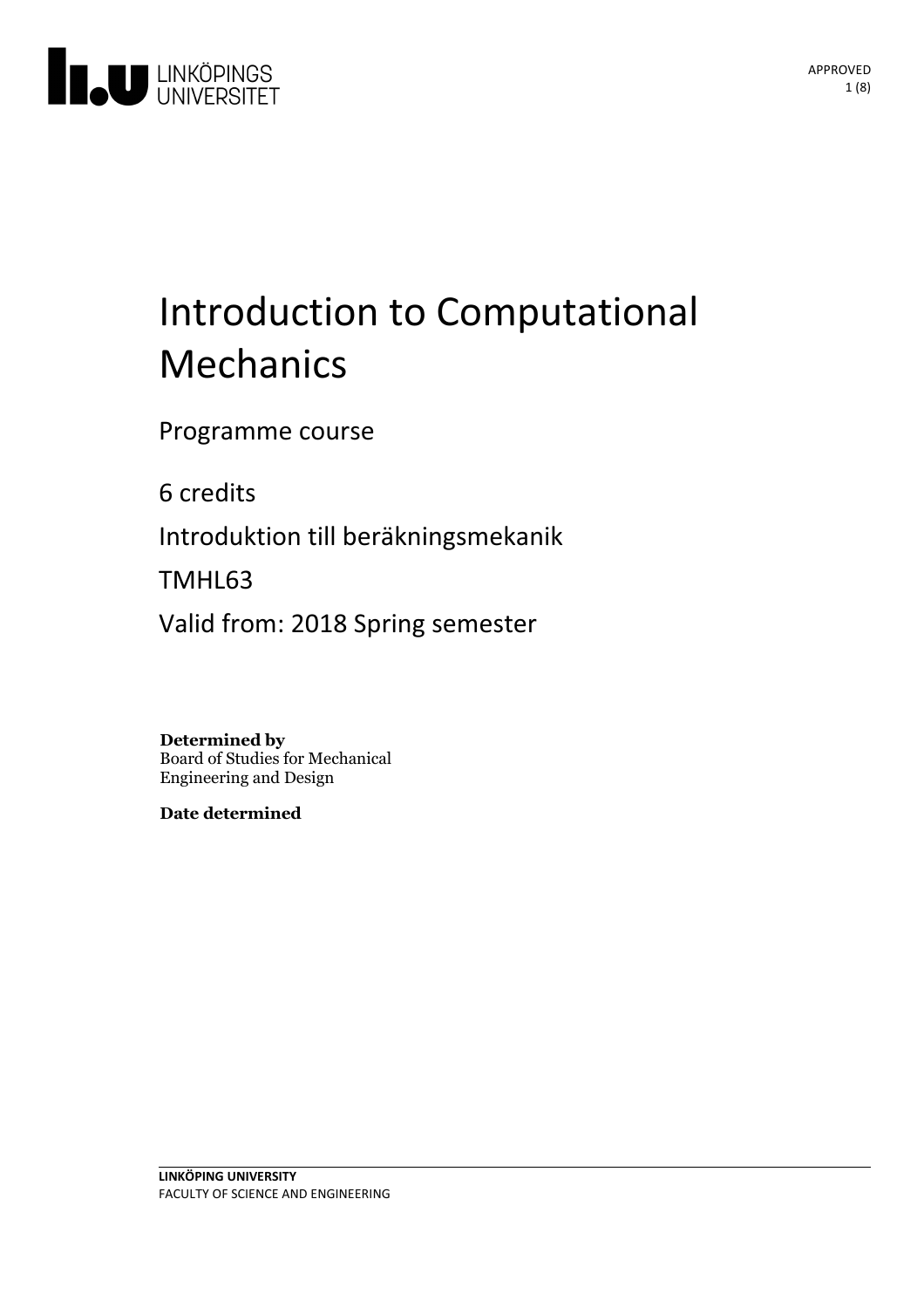# Main field of study

Mechanical Engineering

Course level

First cycle

### Advancement level

 $G<sub>2</sub>X$ 

# Course offered for

- Master's Programme in Aeronautical Engineering
- Mechanical Engineering, M Sc in Engineering
- Design and Product Development
- Industrial Engineering and Management International, M Sc in Engineering
- Master's Programme in Mechanical Engineering
- Industrial Engineering and Management, M Sc in Engineering

# Entry requirements

Note: Admission requirements for non-programme students usually also include admission requirements for the programme and threshold requirements for progression within the programme, or corresponding.

# **Prerequisites**

Linear algebra, multi-variable calculus and basic courses in engineering mechanics, solid mechanics, heat conduction, fluid mechanics and engineering materials

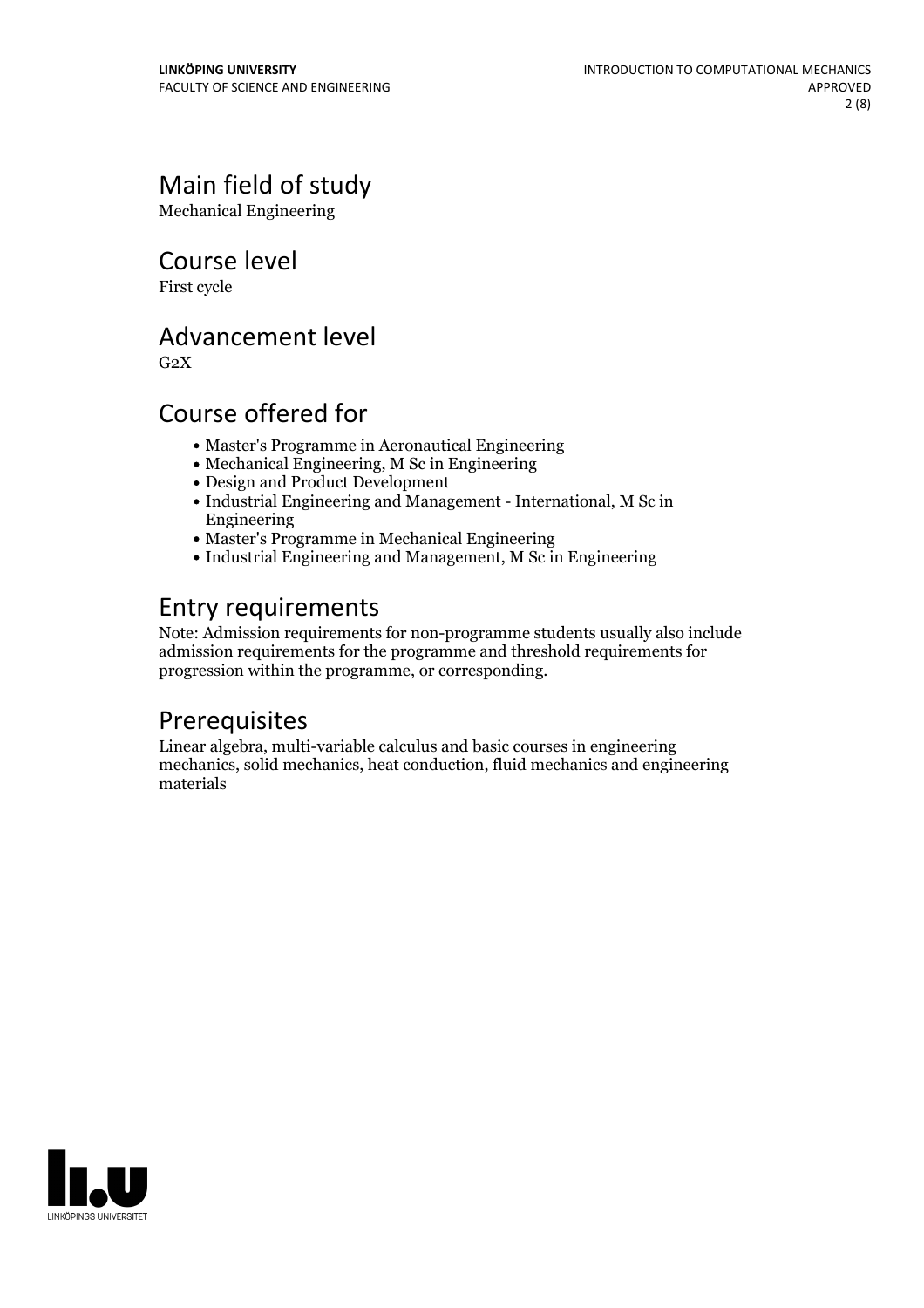# Intended learning outcomes

The course aims at giving the student

- an insight into the use of computational techniques in applied mechanics
- an insight into how technical computations are used in the design process
- a basic theoretical understanding of the completely dominating computational method, namely the Finite Element Method/FEM
- the ability to independently solve not too advanced problems by using a well known commercial FE software

It is to be noted that the focus in the course will be placed more on the applications of the Finite Element Method than on its theoretical details. The application fields that will mainly be discussed in the course are static solid mechanics and stationary heat conduction. Furthermore, an orientation regarding the use of FEM in other application fields such as transient dynamics, structural optimisation, material mechanics, fluid mechanics and heat transfer will also be given. The evaluation of results including material-related aspects will be a standing issue in the course. At the end of the course, the student shall be able to

- give an account of how computations are used in the design process
- give an account of the theoretical basis of FEM
- give an account of the inherent structure of an FE program
- give an account of potential sources of error associated with FE analyses
- use a well known FE software to solve not too advanced problems
- $\bullet$  give an account of the importance of result evaluation with respect to e.g. material aspects

### Course content

- Introduction into the use of computational techniques in applied mechanics
- Stress analysis of 2-dimensional rod structures/trusses (with the direct stiffness method); applications, basic relations, matrix problem formulation, laboratory work
- Linear elastic stress analysis of 2- and 3-dimensional solid bodies; applications, basic relations, FE formulation, laboratory work
- One- and multi-dimensional heat conduction analysis; applications, basic relations, FE formulation, laboratory work
- Orientation regarding other application fields for FEM such as transient dynamics, structural optimisation, material mechanics, fluid mechanics and heat transfer, including laboratory work
- Evaluation of results including material-related questions (standing issue in the course)

# Teaching and working methods

Lectures, teaching classes and laboratory work

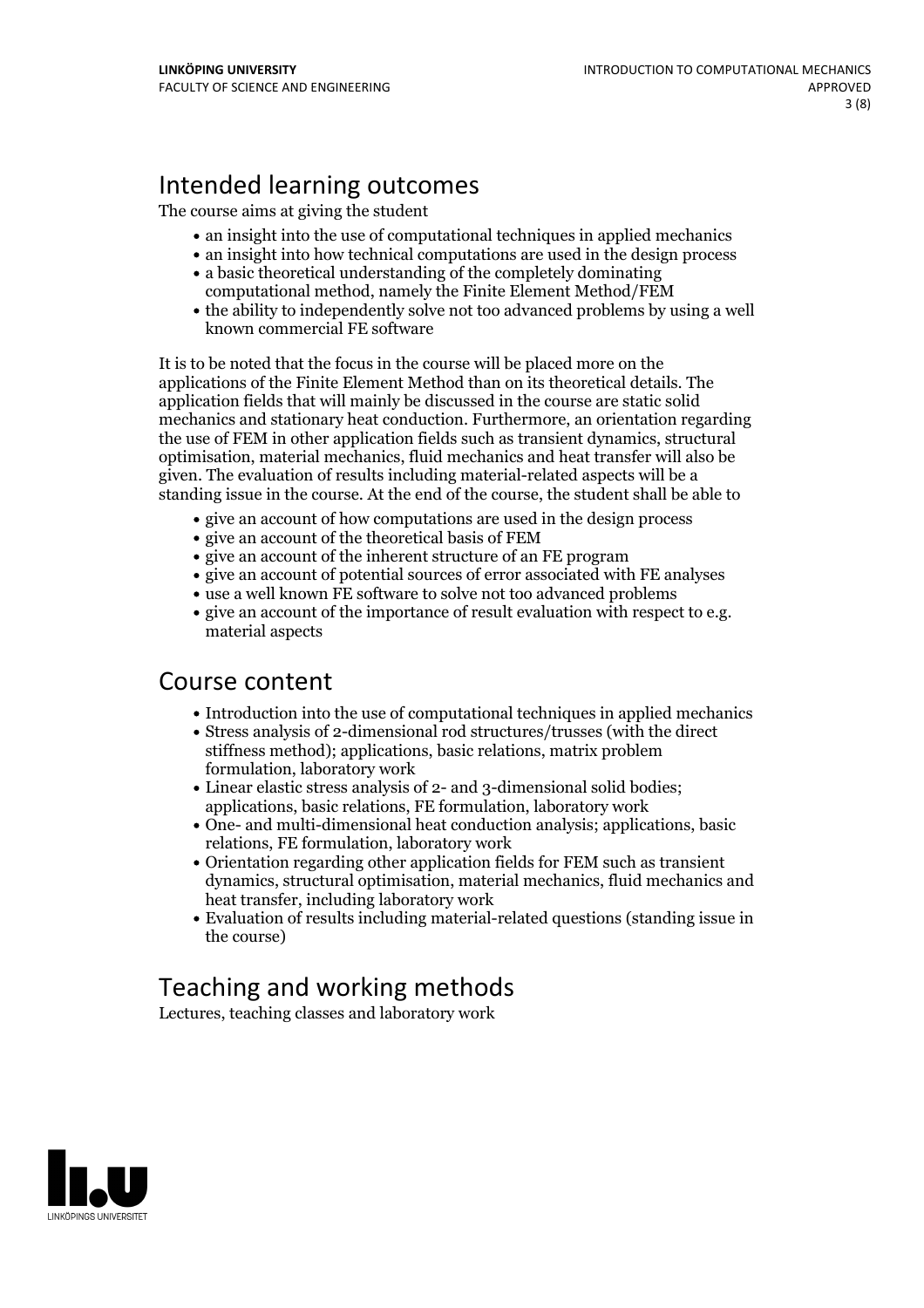### Examination

| TEN1                                                                     | Written examination   | 3 credits | U, 3, 4, 5  |
|--------------------------------------------------------------------------|-----------------------|-----------|-------------|
| LAB2                                                                     | Mandatory assignments | 3 credits | $U_{\rm c}$ |
| For higher degree than 3 optional laboratory assignments has to be done. |                       |           |             |

### Grades

Four-grade scale, LiU, U, 3, 4, 5

# Other information

Supplementary courses: Advanced courses in the field of applied mechanics (engineering mechanics, solid mechanics, heat conduction, fluid mechanics and engineering materials).

### Department

Institutionen för ekonomisk och industriell utveckling

# Director of Studies or equivalent

Peter Schmidt

### Examiner

Carl-Johan Thore

# Course website and other links

<http://www.solid.iei.liu.se/Education/>

### Education components

Preliminary scheduled hours: 70 h Recommended self-study hours: 90 h

### Course literature

Fastställs senare

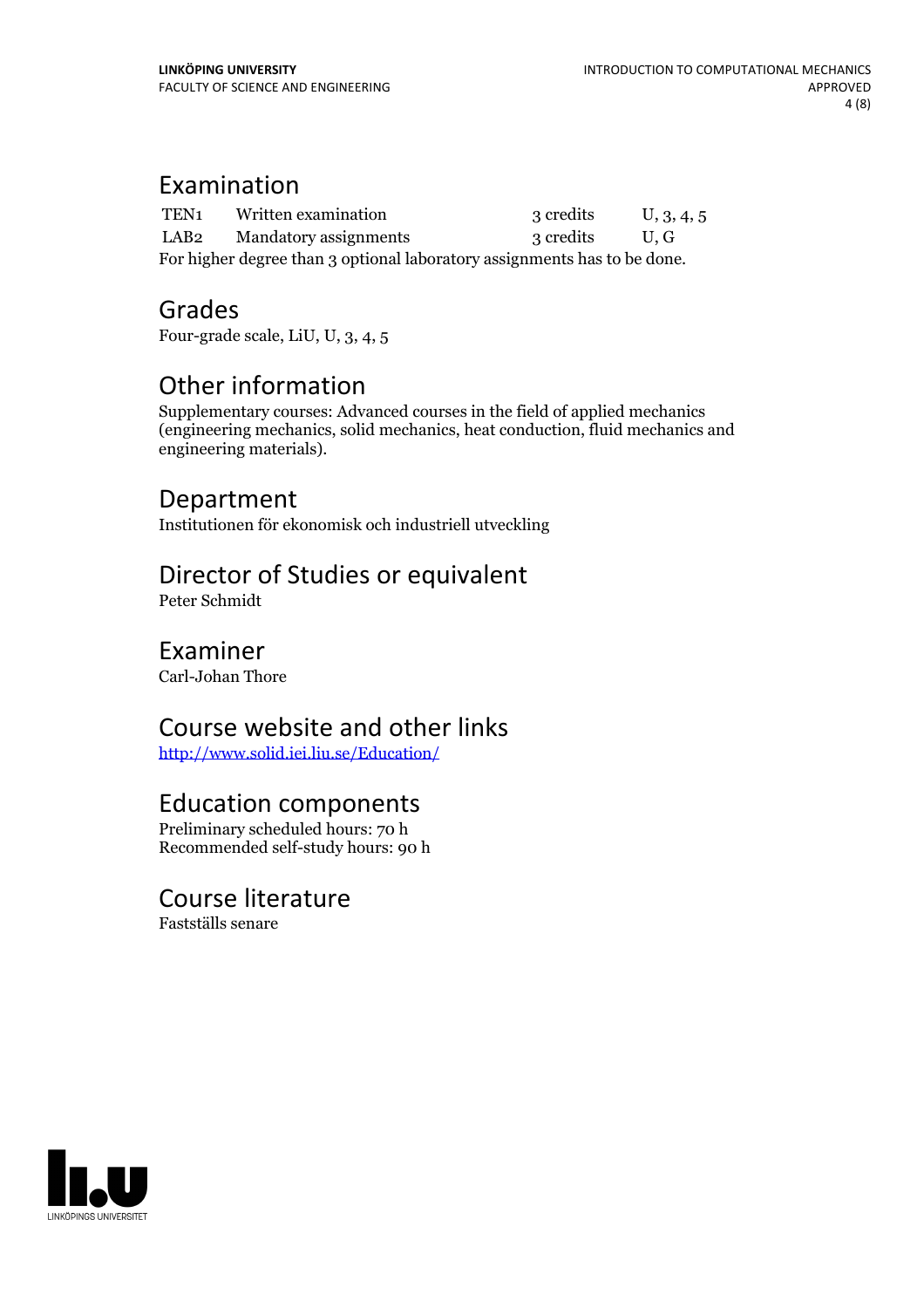# **Common rules**

### **Course syllabus**

A syllabus has been established for each course. The syllabus specifies the aim and contents of the course, and the prior knowledge that a student must have in order to be able to benefit from the course.

### **Timetabling**

Courses are timetabled after a decision has been made for this course concerning its assignment to a timetable module. A central timetable is not drawn up for courses with fewer than five participants. Most project courses do not have a central timetable.

### **Interrupting a course**

The vice-chancellor's decision concerning regulations for registration, deregistration and reporting results (Dnr LiU-2015-01241) states that interruptions in study are to be recorded in Ladok. Thus, all students who do not participate in a course for which they have registered must record the interruption, such that the registration on the course can be removed. Deregistration from <sup>a</sup> course is carried outusing <sup>a</sup> web-based form: www.lith.liu.se/for-studenter/kurskomplettering?l=sv.

### **Cancelled courses**

Courses with few participants (fewer than 10) may be cancelled or organised in a manner that differs from that stated in the course syllabus. The board of studies is to deliberate and decide whether a course is to be cancelled orchanged from the course syllabus.

### **Regulations relatingto examinations and examiners**

Details are given in a decision in the university's rule book: http://styrdokument.liu.se/Regelsamling/VisaBeslut/622678.

### **Forms of examination**

#### **Examination**

Written and oral examinations are held at least three times a year: once immediately after the end of the course, once in August, and once (usually) in one of the re-examination periods. Examinations held at other times are to follow a decision of the board of studies.

Principles for examination scheduling for courses that follow the study periods:

courses given in VT1 are examined for the first time in March, with re-

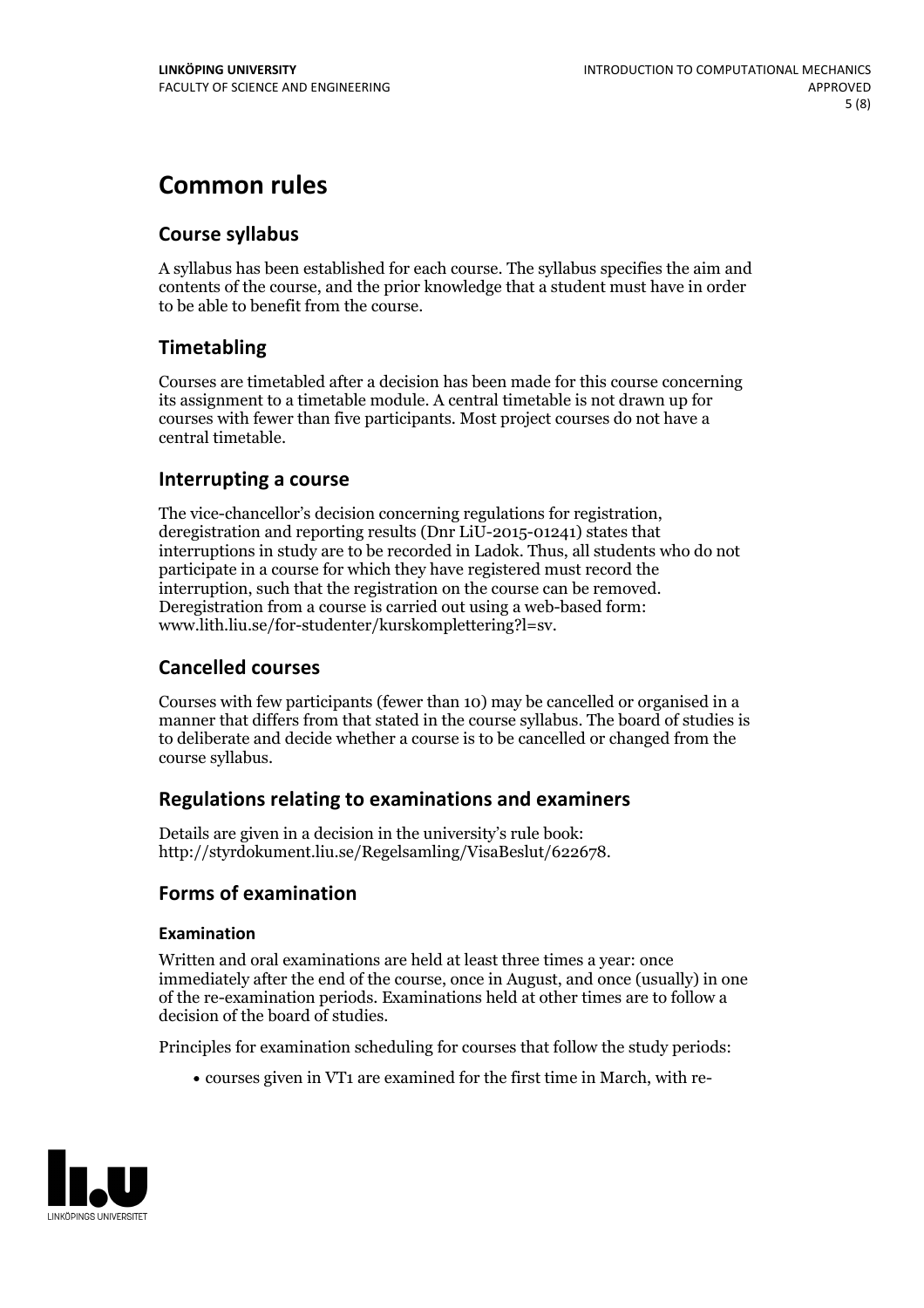examination in June and August

- courses given in VT2 are examined for the first time in May, with re-examination in August and October
- courses given in HT1 are examined for the first time in October, with re-examination in January and August
- courses given in HT2 are examined for the first time in January, with re-examination at Easter and in August.

The examination schedule is based on the structure of timetable modules, but there may be deviations from this, mainly in the case of courses that are studied and examined for several programmes and in lower grades (i.e. 1 and 2).

- Examinations for courses that the board of studies has decided are to be held in alternate years are held only three times during the year in which
- the course is given.<br>• Examinations for courses that are cancelled or rescheduled such that they are not given in one or several years are held three times during the year that immediately follows the course, with examination scheduling that corresponds to the scheduling that was in force before the course was cancelled or rescheduled.<br>• If teaching is no longer given for a course, three examination occurrences
- are held during the immediately subsequent year, while examinations are at the same time held for any replacement course that is given, or alternatively in association with other re-examination opportunities. Furthermore, an examination is held on one further occasion during the next subsequent year, unless the board of studies determines otherwise.<br>• If a course is given during several periods of the year (for programmes, or
- on different occasions for different programmes) the board orboards of studies determine together the scheduling and frequency of re-examination occasions.

#### **Registration for examination**

In order to take an examination, a student must register in advance at the Student Portal during the registration period, which opens 30 days before the date of the examination and closes 10 days before it. Candidates are informed of the location of the examination by email, four days in advance. Students who have not registered for an examination run the risk of being refused admittance to the examination, if space is not available.

Symbols used in the examination registration system:

- \*\* denotes that the examination is being given for the penultimate time.
- \* denotes that the examination is being given for the last time.

#### **Code of conduct for students during examinations**

Details are given in a decision in the university's rule book: http://styrdokument.liu.se/Regelsamling/VisaBeslut/622682.

### **Retakes for higher grade**

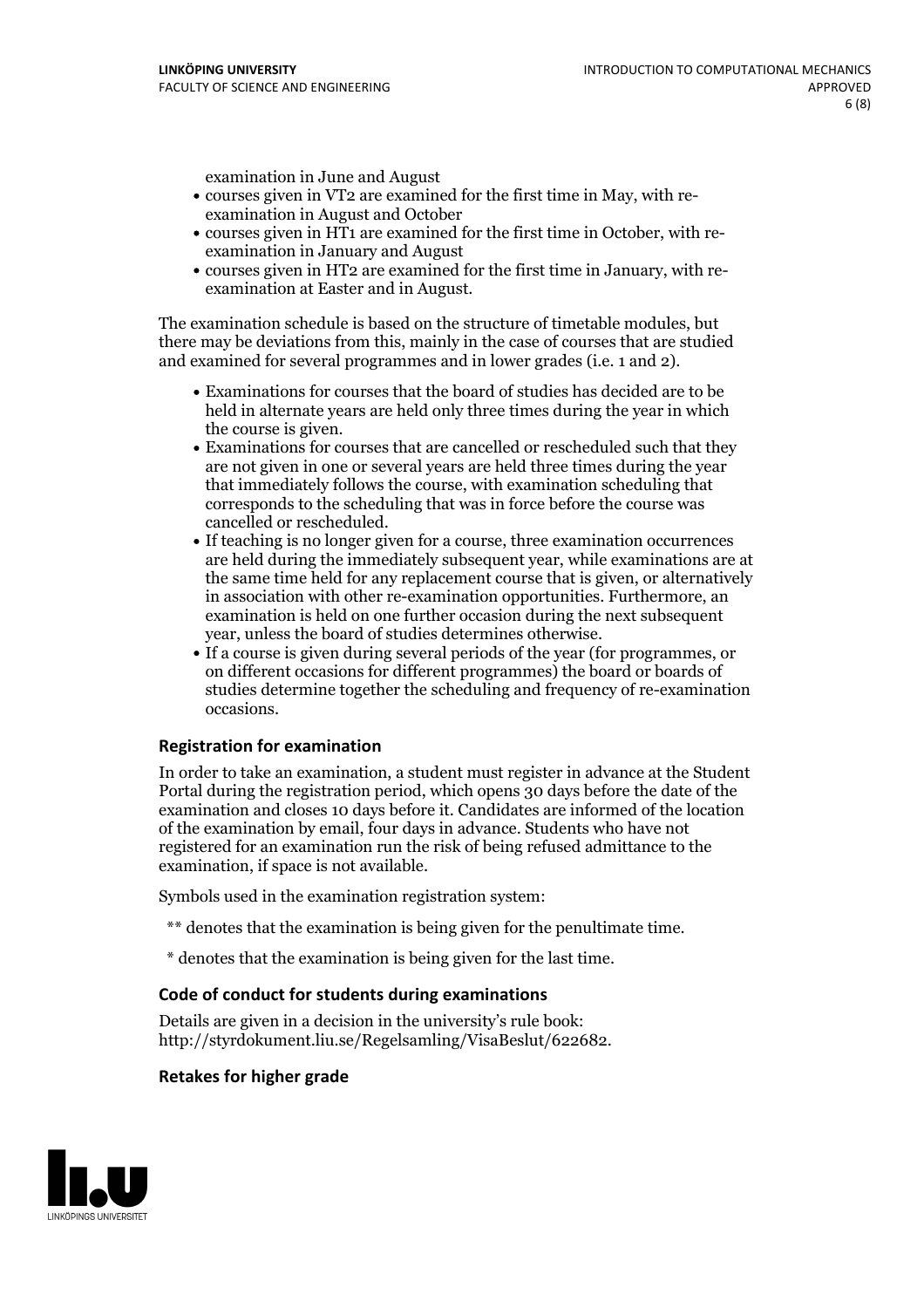Students at the Institute of Technology at LiU have the right to retake written examinations and computer-based examinations in an attempt to achieve a higher grade. This is valid for all examination components with code "TEN" and "DAT". The same right may not be exercised for other examination components, unless otherwise specified in the course syllabus.

### **Retakes of other forms of examination**

Regulations concerning retakes of other forms of examination than written examinations and computer-based examinations are given in the LiU regulations for examinations and examiners, http://styrdokument.liu.se/Regelsamling/VisaBeslut/622678.

#### **Plagiarism**

For examinations that involve the writing of reports, in cases in which it can be assumed that the student has had access to other sources (such as during project work, writing essays, etc.), the material submitted must be prepared in accordance with principles for acceptable practice when referring to sources (references or quotations for which the source is specified) when the text, images, ideas, data, etc. of other people are used. It is also to be made clear whether the author has reused his or her own text, images, ideas, data, etc. from previous examinations.

A failure to specify such sources may be regarded as attempted deception during examination.

#### **Attempts to cheat**

In the event of <sup>a</sup> suspected attempt by <sup>a</sup> student to cheat during an examination, or when study performance is to be assessed as specified in Chapter <sup>10</sup> of the Higher Education Ordinance, the examiner is to report this to the disciplinary board of the university. Possible consequences for the student are suspension from study and a formal warning. More information is available at https://www.student.liu.se/studenttjanster/lagar-regler-rattigheter?l=sv.

#### **Grades**

The grades that are preferably to be used are Fail (U), Pass (3), Pass not without distinction  $(4)$  and Pass with distinction  $(5)$ . Courses under the auspices of the faculty board of the Faculty of Science and Engineering (Institute of Technology) are to be given special attention in this regard.

- 1. Grades U, 3, 4, 5 are to be awarded for courses that have written
- examinations. 2. Grades Fail (U) and Pass (G) may be awarded for courses with <sup>a</sup> large degree of practical components such as laboratory work, project work and group work.

#### **Examination components**

- 
- 1. Grades U, 3, 4, <sup>5</sup> are to be awarded for written examinations (TEN). 2. Grades Fail (U) and Pass (G) are to be used for undergraduate projects and other independent work.